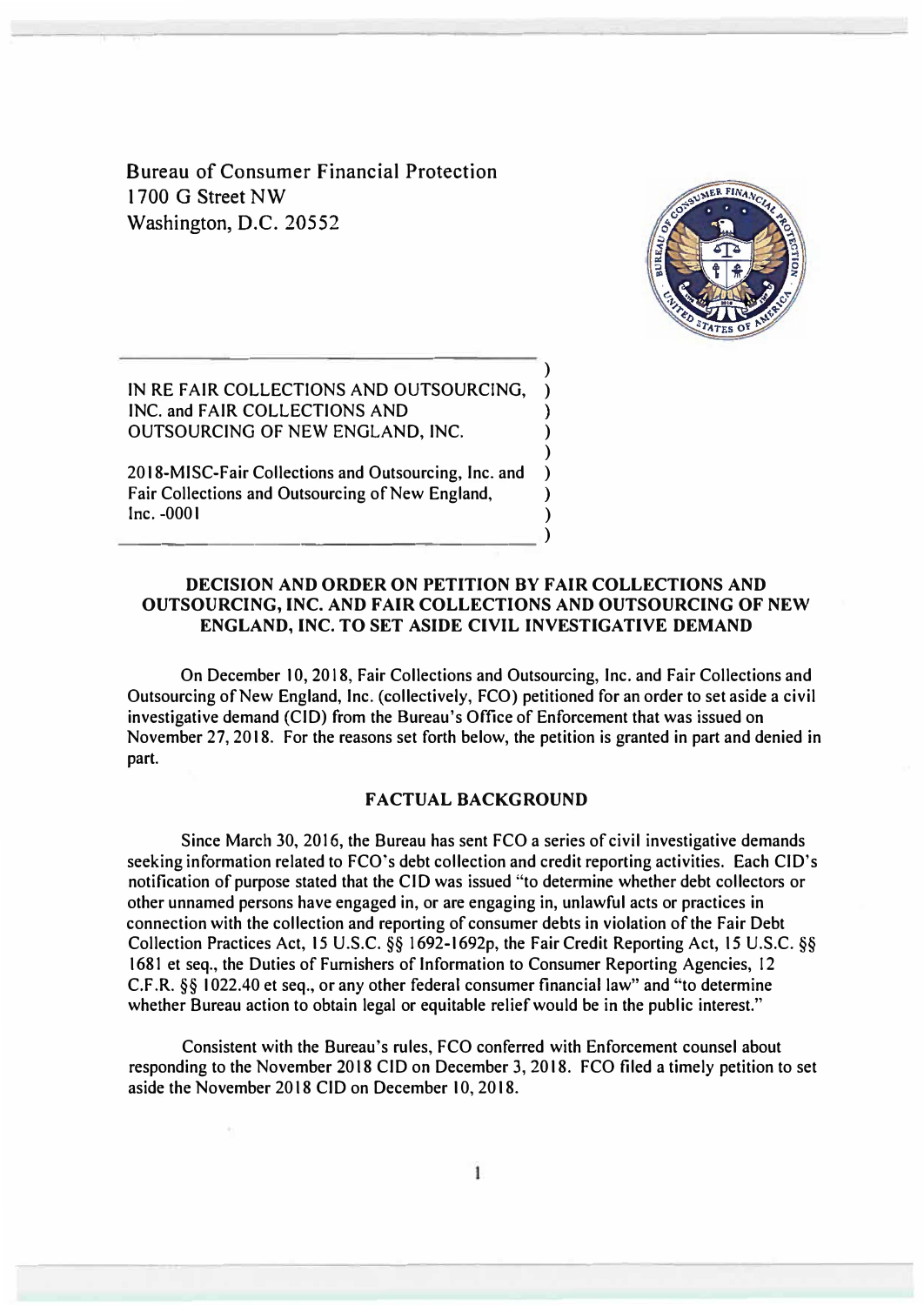## **LEGAL DETERMINATION**

FCO argues that the November 2018 CID should be set aside for three reasons. None warrant setting aside the CID. I believe that it is appropriate, however, to modify the CID's notification of purpose.

First, FCO contends that I should grant the Petition to set aside the CID because the Bureau's statutory structure is unconstitutional. It is doubtful that I have the authority to declare the Bureau unconstitutional in this administrative proceeding. See, e.g., United Space Alliance, LLC v. Solis, 824 F. Supp. 2d 68, 97 n.10 (D.D.C. 2011) ("[Glovernment agencies may not entertain a constitutional challenge to authorizing statutes[.]" (quoting Lepre v. Dep't of Labor, 275 F.3d 59, 75 (D.C. Cir. 2001) (Silberman, J. concurring))); Buckeye Indus., Inc. v. Sec'y of Labor, Occupational Safety & Health Review Comm'n, 587 F.2d 231, 235 (5th Cir. 1979) ("[n]o administrative tribunal of the United States has the authority to declare unconstitutional the Act which it is called upon to administer"); Robinson v. United States, 718 F.2d 336, 338 (10th Cir. 1983) (same). In any event, the Bureau has consistently maintained that its statutory structure is constitutional under controlling Supreme Court precedent. All but two of the courts to consider the question have agreed. See, e.g., PHH Corp. v. CFPB, 881 F.3d 75 (D.C. Cir. 2018) (en banc). I therefore reject FCO's claim that the CID should be set aside on constitutional grounds.

Second, FCO argues that the CID's notification of purpose does not comply with 12 U.S.C.  $\S$  5562(c)(2), which requires Bureau CIDs to "state the nature of the conduct constituting the alleged violation which is under investigation and the provision of law applicable to such violation." FCO contends that the notification of purpose here suffers from the same defect identified by the D.C. Circuit in CFPB v. Accrediting Council for Independent Colleges and Schools (ACICS), 854 F.3d 683 (D.C. Cir. 2017). According to FCO, the notification of purpose here is insufficient because, as in  $ACICS$ , the notification "gives no description whatsoever of the conduct the CFPB is interested in investigating," thereby precluding a reviewing court from "accurately determin[ing] whether the inquiry is within the authority of the agency and whether the information sought is reasonably relevant." Petition at 3 (quoting  $ACICS$ , 854 F.3d at 691).

On April 23, 2019, the Bureau issued a statement advising the public that the Office of Enforcement has changed its practices so that notifications of purpose contained in its CIDs provide the recipients of CIDs with even more information regarding the focus of Bureau investigations. Consistent with this approach, I am exercising the discretion afforded by section  $1052(f)(1)$  of the CFPA and 12 C.F.R. § 1080.6(e)(4) to modify the notification of purpose contained in this CID as follows:

The purpose of this investigation is to determine whether debt collectors or associated persons, in connection with the collection and reporting of consumer debts, have: (1) made false or misleading representations in a manner that violates the Fair Debt Collection Practices Act, 15 U.S.C. § 1692 et seq., principally  $\S$  1692e; (2) failed to perform the duties of a furnisher of information to consumer reporting agencies, including by failing to establish reasonable policies and procedures concerning the accuracy and integrity of furnished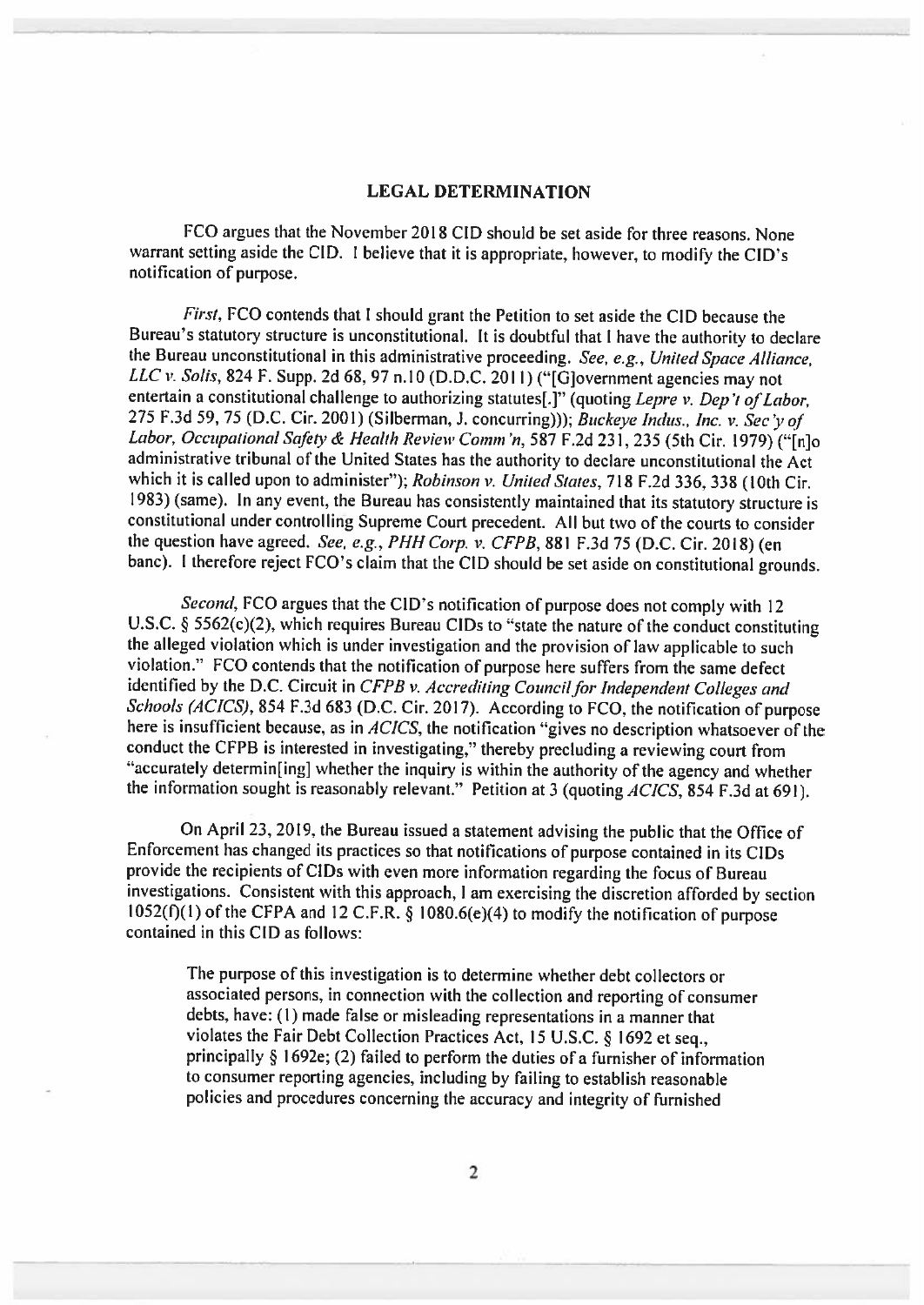information or to conduct appropriate investigations of disputes, in a manner that violates the Fair Credit Reporting Act, 15 U.S.C. § 1681 et seq., principally § 1681s-2, or Regulation V, 12 C.F.R. Part 1022, principally Subpart E: or (3) thereby also violated Section 1036(a)(1)(A) of the Consumer Financial Protection Act of 2010, 12 U.S.C.  $\S$  5536(a)(1)(A). The purpose of this investigation is also to determine whether Bureau action to obtain legal or equitable relief would be in the public interest.

FCO's arguments based on the original, unmodified notification of purpose do not provide a basis for setting aside or further modifying the CID, as the modified statement of purpose clearly satisfies the statutory standard. See, e.g., CFPB v. Heartland Campus Sols., ECSI, 747 F. App'x 44, 48 n.3 (3d Cir. 2018) ("Congress required [the Bureau] to identify only the type of conduct that may violate the law and the law being violated.").

Third, FCO claims that the CID should be set aside because (FCO savs) the Bureau's overall investigation into its conduct has been fundamentally unfair. As evidence for this claim, FCO argues (1) that it did not have enough time to comply with past civil investigative demands. (2) that the Bureau's document submission standards have been too demanding, and (3) that Enforcement issued CIDs after indicating that FCO could be the subject of a public enforcement action and after discussing the possibility of settlement. (FCO also points to the alleged deficiencies with the CIDs' notifications of purpose.)

Many of FCO's complaints about the course of the Bureau's investigation have little to do with the CID that it is challenging and are not a legal basis to set aside this CID. For instance, FCO claims that Enforcement should have granted it more time to comply with prior CIDs, asserting (incorrectly) that Enforcement required "same-day" responses to prior CIDs. FCO does not claim, however, that it needs additional time to comply with the November 2018 CID. Indeed, FCO's counsel represents that FCO has preserved the materials requested by the November 2018 CID. See Petition at 8. Likewise, while FCO complains that the Bureau's standard document submission standards have burdened it in responding to past CIDs, FCO does not argue that complying with the November 2018 CID would be unduly burdensome. Accordingly, these arguments are rejected.

FCO's objections to the course and progress of negotiations with the Bureau are also largely unrelated to the November 2018 CID (and therefore do not provide a basis to set aside that CID). However, FCO does appear to assert that it was improper for the Bureau to issue a CID at this stage in the Bureau's investigation. Generously construed, this is a claim that the November 2018 CID was issued for an improper purpose or in bad faith. Courts will decline to enforce administrative subpoenas that are "issued for an improper purpose, such as to harass the [recipient] or to put pressure on him to settle a collateral dispute, or for any other purpose reflecting on the good faith of the particular investigation." Powell v. United States, 379 U.S. 49, 58 (1964). FCO bears a "heavy" burden in establishing such an improper purpose or bad faith. United States v. LaSalle Nat'l Bank, 437 U.S. 298, 316 (1978).

FCO fails to show that the November 2018 CID was issued for an improper purpose or in bad faith. FCO bases its argument on an assumption that Enforcement has already sought